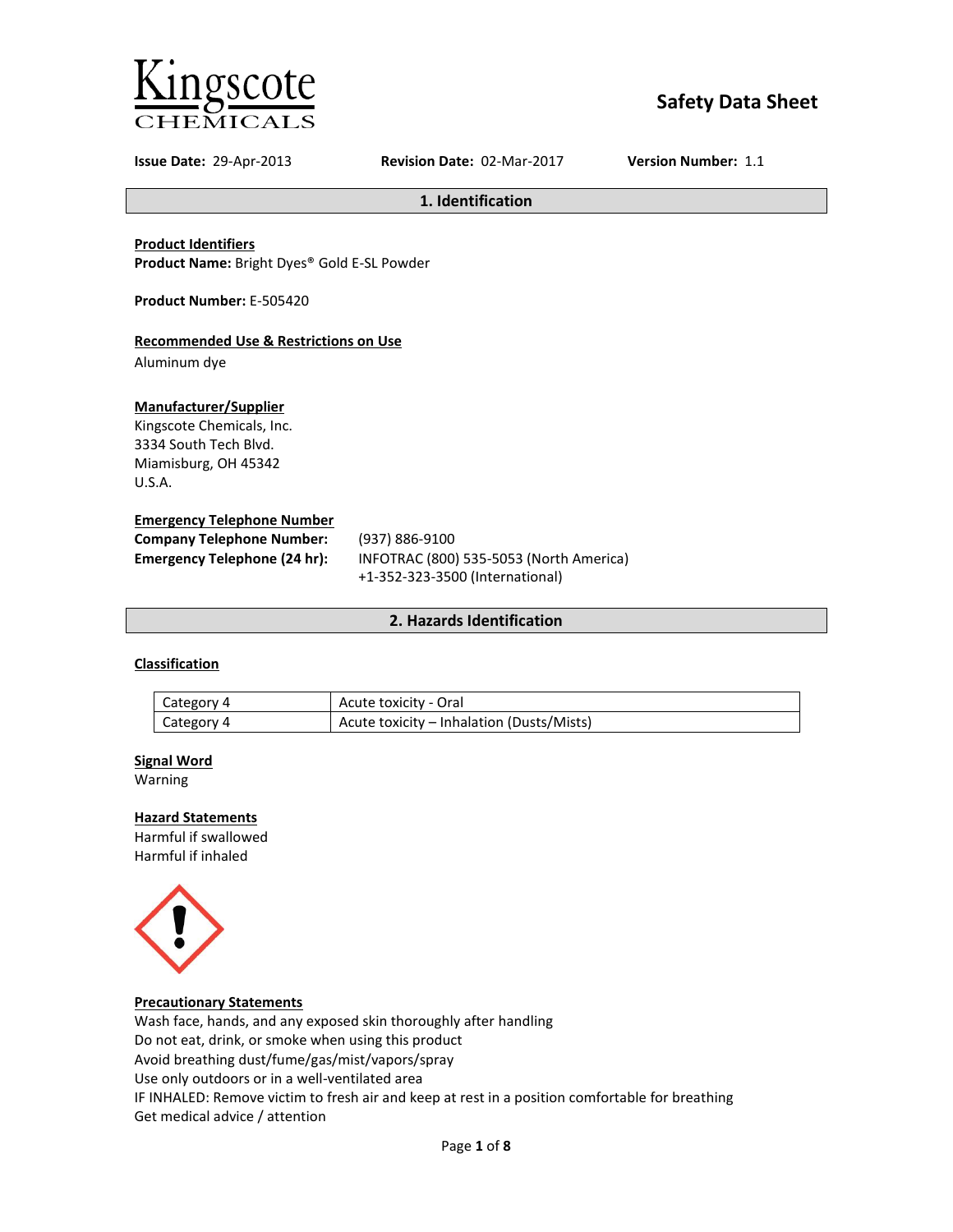IF SWALLOWED: Immediately call a POISON CENTER or doctor/physician Rinse mouth Do not induce vomiting Dispose of contents/container to an approved waste disposal plant

### **Hazard Not Otherwise Classified (HNOC)**

Very toxic to aquatic life with long lasting effects

### **3. Composition/Information on Ingredients**

| <b>Chemical Name</b>    | CAS #      | Weight % |
|-------------------------|------------|----------|
| Chromium(III) Compounds | 16065-83-1 |          |
| Chromium                | 7440-47-3  |          |

*\*If Chemical Name/CAS # is "proprietary" and/or Weight % is listed as a range, the specific chemical identity and/or percentage of composition has been withheld as a trade secret.*

## **4. First-Aid Measures**

#### **First-Aid Measures**

| Eye Contact         | Rinse immediately with plenty of water, also under the eyelids, for at least<br>15 minutes. Get medical advice/attention if irritation occurs.                                                        |
|---------------------|-------------------------------------------------------------------------------------------------------------------------------------------------------------------------------------------------------|
| <b>Skin Contact</b> | Wash with soap and water. Get medical advice/attention if irritation<br>occurs.                                                                                                                       |
| <b>Inhalation</b>   | Remove to fresh air. If breathing is difficult, administer oxygen; seek<br>medical attention immediately.                                                                                             |
| Ingestion           | Rinse mouth. DO NOT induce vomiting. Drink plenty of water. Never give<br>anything by mouth to an unconscious person. Get medical attention if large<br>quantities were ingested or if nausea occurs. |

#### **Most Important Symptoms and Effects**

| Symptoms | Chromium and certain chromium compounds have been reported to cause      |
|----------|--------------------------------------------------------------------------|
|          | damage to the lungs, resulting in cumulative damage. Dermatitis has been |
|          | reported from repeated, prolonged contact with chromium compounds.       |

### **Indication of Any Immediate Medical Attention and Special Treatment Needed**

**Notes to Physician** Treat symptomatically.

### **5. Fire-Fighting Measures**

#### **Suitable Extinguishing Media**

Water. Foam. Carbon dioxide (CO2). Dry chemical.

### **Unsuitable Extinguishing Media**

Not determined

#### **Specific Hazards Arising from the Chemical**

Remote possibility of dust explosion. Burning may produce oxides of carbon, nitrogen (NOx), and sulfur.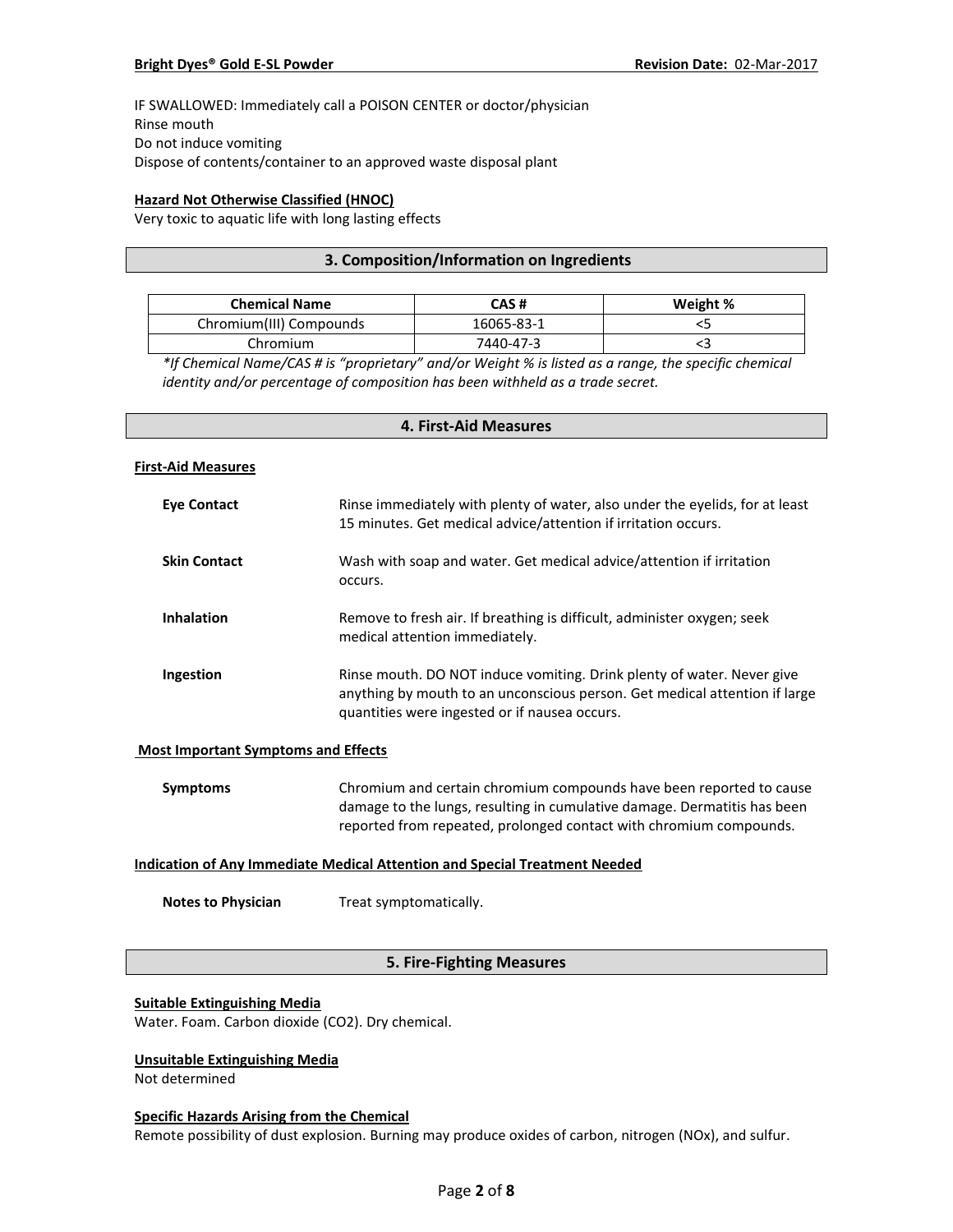### **Protective Equipment and Precautions for Firefighters**

Wear self-contained breathing apparatus pressure-demand, MSHA/NIOSH (approved or equivalent) and full protective gear.

| <b>6. Accidental Release Measures</b>                           |                                                                                                                                                                                                                                                                                                                                                                                                              |  |  |  |
|-----------------------------------------------------------------|--------------------------------------------------------------------------------------------------------------------------------------------------------------------------------------------------------------------------------------------------------------------------------------------------------------------------------------------------------------------------------------------------------------|--|--|--|
|                                                                 | <b>Personal Precautions, Protective Equipment and Emergency Procedures</b>                                                                                                                                                                                                                                                                                                                                   |  |  |  |
| <b>Personal Precautions</b>                                     | Use personal protective equipment as recommended in Section 8.                                                                                                                                                                                                                                                                                                                                               |  |  |  |
| <b>Environmental Precautions</b>                                | Prevent from entering into soil, ditches, sewers, waterways and/or<br>groundwater. See Section 12 and Section 13.                                                                                                                                                                                                                                                                                            |  |  |  |
| <b>Methods and Material for Containment and Cleaning Up</b>     |                                                                                                                                                                                                                                                                                                                                                                                                              |  |  |  |
| <b>Methods for Containment</b>                                  | Prevent further leakage or spillage if safe to do so.                                                                                                                                                                                                                                                                                                                                                        |  |  |  |
| <b>Methods for Cleaning Up</b>                                  | Collect into suitable, properly labeled container for recovery or disposal.                                                                                                                                                                                                                                                                                                                                  |  |  |  |
|                                                                 | 7. Handling and Storage                                                                                                                                                                                                                                                                                                                                                                                      |  |  |  |
| <b>Precautions for Safe Handling</b>                            |                                                                                                                                                                                                                                                                                                                                                                                                              |  |  |  |
| <b>Advice on Safe Handling</b>                                  | Handle in accordance with good industrial hygiene and safety practices.<br>Use personal protection recommended in Section 8. Avoid contact with<br>skin, eyes, or clothing. Wash face, hands, and any exposed skin<br>thoroughly after handling. Do not eat, drink, or smoke when using this<br>product. Avoid breathing dust/fume/gas/mist/vapors/spray. Use only<br>outdoors or in a well-ventilated area. |  |  |  |
| <b>Conditions for Safe Storage, Including Incompatibilities</b> |                                                                                                                                                                                                                                                                                                                                                                                                              |  |  |  |
| <b>Storage Conditions</b>                                       | Keep container tightly closed and store in a cool, dry, and well-<br>ventilated area. Keep/store only in original container. Do not reuse<br>container.                                                                                                                                                                                                                                                      |  |  |  |
| <b>Incompatible Materials</b>                                   | Strong oxidizing agents.                                                                                                                                                                                                                                                                                                                                                                                     |  |  |  |

**8. Exposure Controls / Personal Protection**

### **Exposure Guidelines**

| <b>Chemical Name</b>     | <b>ACGIH TLV</b>             | <b>OSHA PEL</b>              | <b>NIOSH IDLH</b>                  |
|--------------------------|------------------------------|------------------------------|------------------------------------|
| Chromium (III) Compounds | TWA: $0.5 \text{ mg/m}^3$ Cr | TWA: $0.5 \text{ mg/m}^3$ Cr | IDLH: 25 mg/m <sup>3</sup> Cr(III) |
| 16065-83-1               |                              |                              | TWA: $0.5 \text{ mg/m}^3$ Cr       |
| Chromium                 | TWA: $0.5 \text{ mg/m}^3$    | TWA: $1 \text{ mg/m}^3$      | IDLH: 250 mg/m <sup>3</sup>        |
| 7440-47-3                |                              |                              | TWA: $0.5 \text{ mg/m}^3$          |

### **Engineering Controls**

Ensure adequate ventilation, especially in confined areas. Eyewash stations. Showers.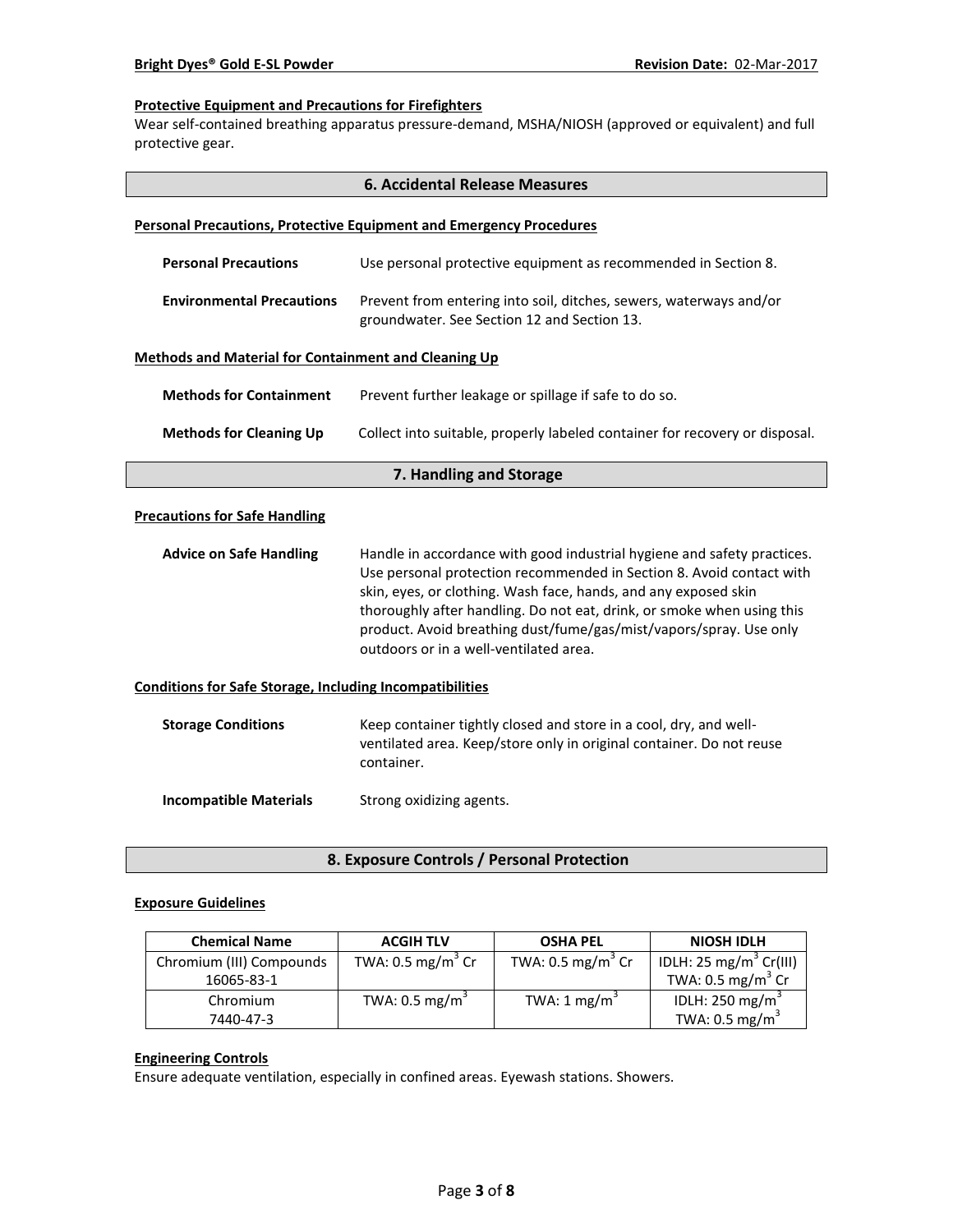#### **Individual Protection Measures, Such as Personal Protective Equipment:**

| <b>Eve/Face Protection</b>        | Use safety glasses or chemical splash goggles.                          |
|-----------------------------------|-------------------------------------------------------------------------|
| <b>Skin &amp; Body Protection</b> | Rubber gloves. Suitable protective clothing.                            |
| <b>Respiratory Protection</b>     | Wear an appropriate NIOSH/MSHA approved respirator.                     |
| <b>Hygiene Measures</b>           | Handle in accordance with good industrial hygiene and safety practices. |

### **9. Physical and Chemical Properties**

# **Information on Basic Physical and Chemical Properties Physical State Collection Solid Collection Solid Collection Collection Collection Area Proportional Collection Area Proportion Collection Area Proportion Area Proportion Area Proportion Area Proportion Area Proporti Appearance** Dark yellow powder **Odor Threshold** Not determined **Color** Dark yellow **Property Values pH** 6.7 – 7.7 (1% solution) **Melting/Freezing Point** Not applicable **Boiling Point/Range** Not applicable **Flash Point** Not applicable **Evaporation Rate** Not applicable **Flammability (solid, gas)** Not determined **Upper Flammability Limits** Not applicable **Lower Flammability Limits** Not applicable **Vapor Pressure** Not applicable **Vapor Density** Not applicable **Relative Density Not applicable Specific Gravity Not applicable Solubility** Soluble in water **Partition Coefficient** Not determined Auto-ignition Temperature Not determined **Decomposition Temperature** Not determined **Viscosity** Not determined

### **10. Stability and Reactivity**

#### **Reactivity**

Not reactive under normal conditions.

#### **Chemical Stability**

Stable under recommended storage conditions.

#### **Possibility of Hazardous Reactions**

None under normal processing.

#### **Conditions to Avoid**

Keep separated from incompatible substances. Keep out of reach of children.

#### **Incompatible Materials**

Strong oxidizing agents.

### **Hazardous Decomposition Products**

Oxides of carbon, nitrogen (NOx), and sulfur.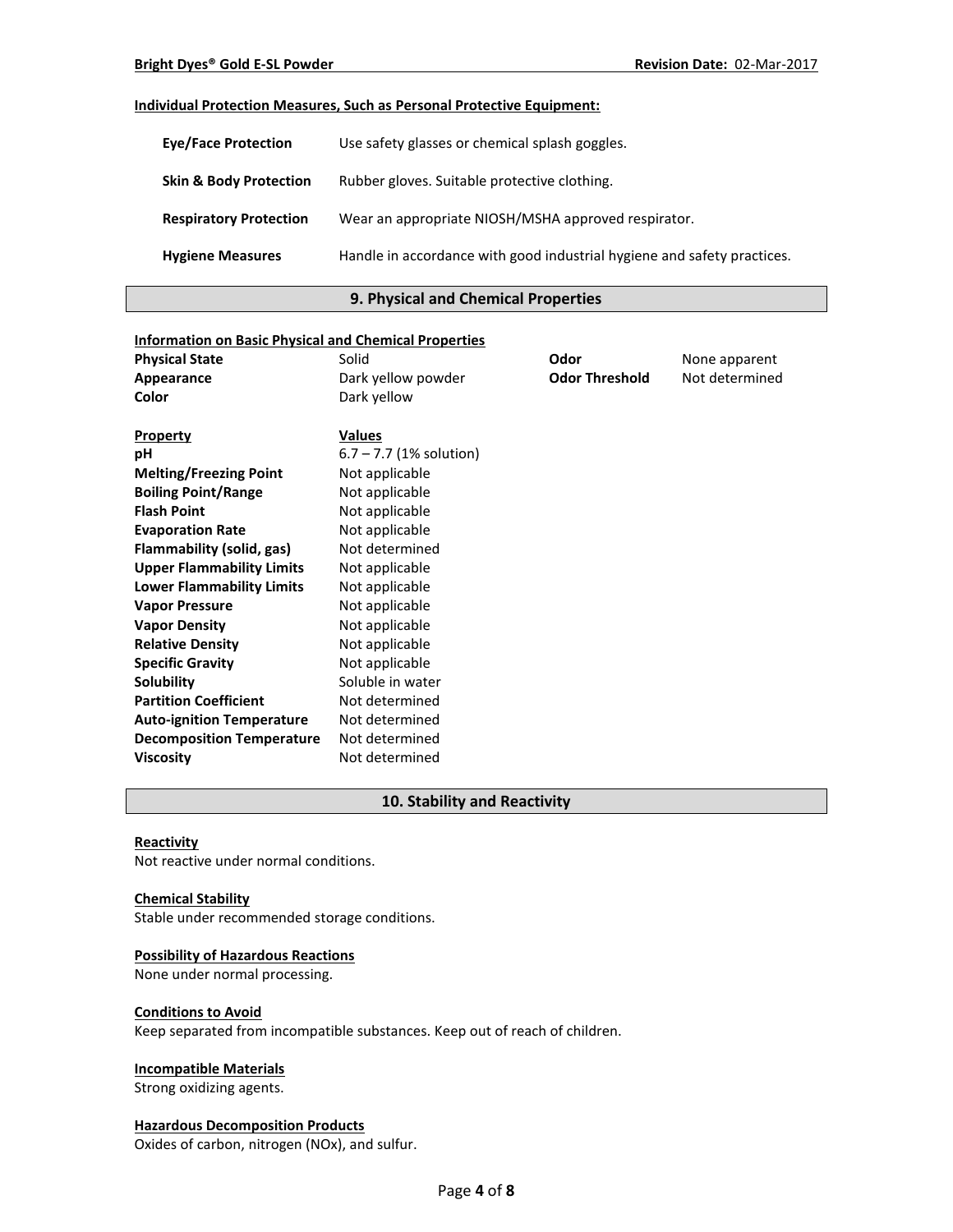### **11: Toxicological Information**

#### **Information on Likely Routes of Exposure**

| <b>Inhalation</b>   | Harmful if inhaled.      |
|---------------------|--------------------------|
| Ingestion           | Harmful if swallowed.    |
| <b>Skin Contact</b> | Avoid contact with skin. |
| <b>Eye Contact</b>  | Avoid contact with eyes. |

#### **Delayed, Immediate, and Chronic Effects from Short- and Long-Term Exposure**

May cause an allergic skin reaction.

#### **Numerical Measures of Toxicity**

Not determined

#### **Symptoms Associated with Exposure**

See Section 4 of this SDS for symptoms.

#### **Carcinogenicity**

| <b>Chemical Name</b>     | <b>NTP</b> | <b>ACGIH</b> | <b>IARC</b> | <b>OSHA</b> |
|--------------------------|------------|--------------|-------------|-------------|
| Chromium (III) Compounds |            |              | Group 3     | -           |
| 16065-83-1               |            |              |             |             |
| Chromium                 | -          | -            | Group 3     | -           |
| 7440-47-3                |            |              |             |             |

*Group 3 IARC components are "not classifiable as human carcinogens".*

### **12. Ecological Information**

### **Ecotoxicity**

Very toxic to aquatic life with long lasting effects.

#### **Component Information**

| <b>Chemical Name</b>     | Algae/aquatic plants     | Fish                   | Crustacea                 |
|--------------------------|--------------------------|------------------------|---------------------------|
| Chromium (III) Compounds | $\overline{\phantom{0}}$ | 4.4: 96 h Oncorhynchus | 2:96 h water flea mg/L EC |
| 16065-83-1               |                          | mykiss mg/L LC50       |                           |
|                          |                          | 5.07: 96 h Pimephales  | 168: 96 h water flea mg/L |
|                          |                          | promelas mg/L LC50     | EC50                      |

### **Persistence/Degradability**

Not determined

### **Bioaccumulation**

Not determined

**Mobility**

Not determined

#### **Other Adverse Effects**

Not determined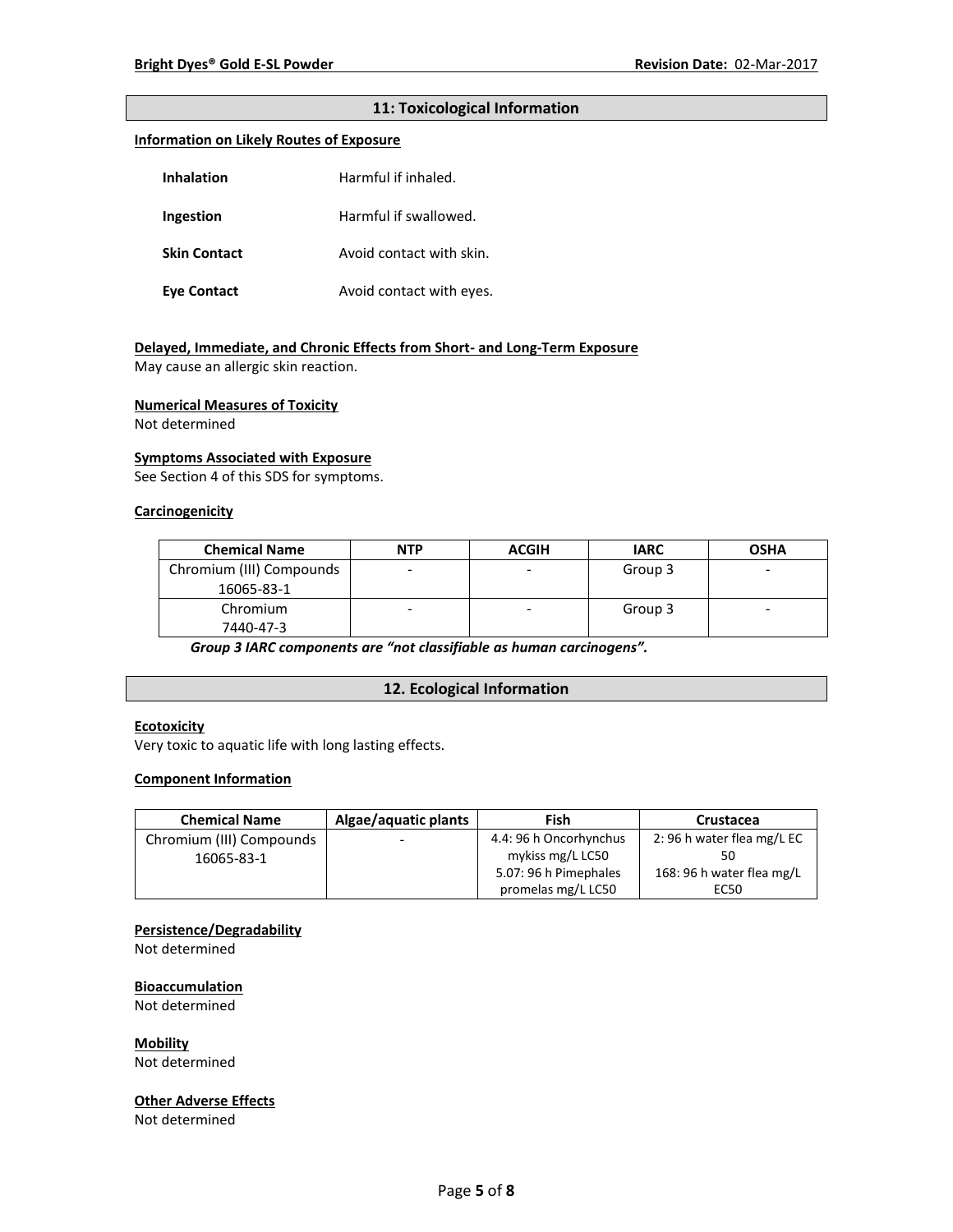### **13. Disposal Considerations**

### **Waste Disposal Methods**

Dispose of in accordance with federal, state, and local regulations.

### **Contaminated Packaging**

Do not re-use empty containers.Dispose of containers in accordance with federal, state, and local regulations.

### **US EPA Waste Number**

| <b>Chemical</b> | <b>RCRA</b>              | <b>RCRA</b> – Basis for | <b>RCRA – D Series</b> | <b>RCRA – U Series</b> |
|-----------------|--------------------------|-------------------------|------------------------|------------------------|
| <b>Name</b>     |                          | Listing                 | <b>Wastes</b>          | <b>Wastes</b>          |
| Chromium        | $\overline{\phantom{0}}$ | Included in waste       | 5.0 mg/L regulatory    | ۰                      |
| 7440-47-3       |                          | streams: F032, F034,    | level                  |                        |
|                 |                          | F035, F037, F038,       |                        |                        |
|                 |                          | F039                    |                        |                        |

#### **California Hazardous Waste Status**

| <b>Chemical Name</b>     | <b>California Hazardous Waste Status</b> |
|--------------------------|------------------------------------------|
| Chromium (III) Compounds | Toxic                                    |
| 16065-83-1               | Corrosive                                |
|                          | Ignitable                                |
| Chromium                 | Toxic                                    |
| 7440-47-3                | Corrosive                                |
|                          | Ignitable                                |

### **14. Transport Information**

### **Note**

See current shipping paper for most up-to-date shipping information, including exemptions and special circumstances.

| DOT         | Not regulated                                                |
|-------------|--------------------------------------------------------------|
| <b>IATA</b> | Not regulated                                                |
| <b>IMDG</b> | This material may meet the definition of a marine pollutant. |

### **15: Regulatory Information**

### **International Inventories**

**Toxic Substances Control Act** Listed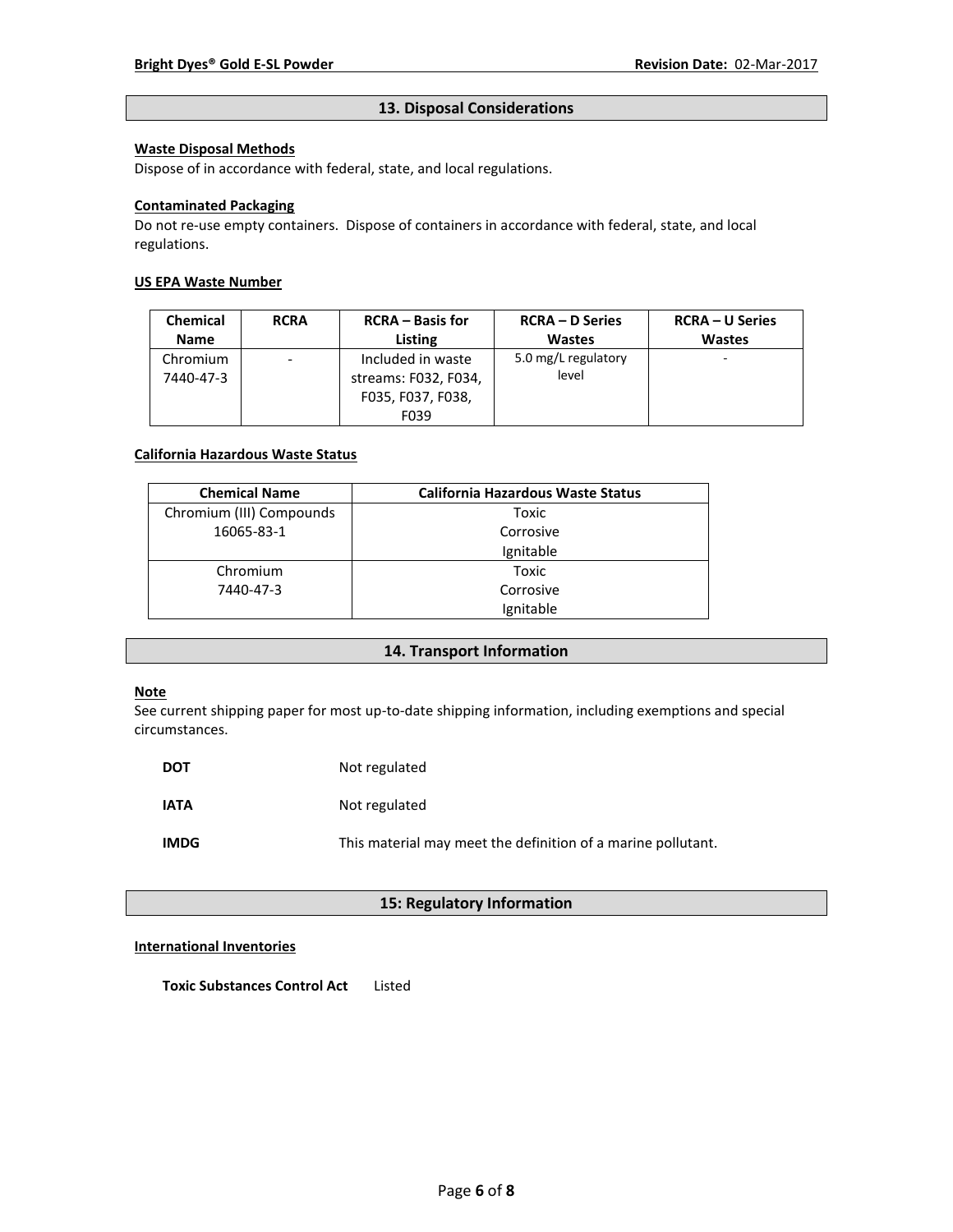### **U.S. Federal Regulations**

### **CERCLA**

| <b>Chemical Name</b> | <b>Hazardous Substances ROs</b> | <b>CERCLA/SARA RO</b> | <b>Reportable Quantity (RQ)</b> |
|----------------------|---------------------------------|-----------------------|---------------------------------|
| Chromium             | 5000 lb 10 lb                   | -                     | RQ 5000 lb final RQ             |
| 7440-47-3            |                                 |                       | RQ 2270 kg final RQ             |
|                      |                                 |                       | RQ 10 lb final RQ               |
|                      |                                 |                       | RQ 4.54 kg final RQ             |

### **SARA 311/312 Hazard Categories**

| <b>Acute Health Hazard</b>               | Yes |
|------------------------------------------|-----|
| <b>Chronic Health Hazard</b>             | N٥  |
| <b>Fire Hazard</b>                       | N٥  |
| <b>Sudden Release of Pressure Hazard</b> | N٥  |
| <b>Reactive Hazard</b>                   | N٥  |

### **SARA 313**

| <b>Chemical Name</b>    | CAS #      | Weight % | SARA 313 - Threshold<br>Values % |
|-------------------------|------------|----------|----------------------------------|
| Chromium(III) Compounds | 16065-83-1 |          |                                  |
| Chromium                | 7440-47-3  |          | 1.0                              |

### **CWA (Clean Water Act)**

| <b>Chemical Name</b>    | <b>CWA - Reportable</b><br><b>Quantities</b> | $CWA - Toxic$<br><b>Pollutants</b> | CWA – Priority<br><b>Pollutants</b> | <b>CWA - Hazardous</b><br><b>Substances</b> |
|-------------------------|----------------------------------------------|------------------------------------|-------------------------------------|---------------------------------------------|
| Chromium(III) Compounds |                                              |                                    |                                     |                                             |
| 16065-83-1              |                                              |                                    |                                     |                                             |
| Chromium                |                                              |                                    |                                     |                                             |
| 7440-47-3               |                                              |                                    |                                     |                                             |

### **U.S. State Regulations**

**California Proposition 65** This product does not contain any Proposition 65 chemicals.

# **U.S. State Right-to-Know Regulations**

| <b>Chemical Name</b>    | <b>New Jersey</b> | <b>Massachusetts</b> | Pennsylvania |
|-------------------------|-------------------|----------------------|--------------|
| Chromium(III) Compounds |                   |                      |              |
| 16065-83-1              |                   |                      |              |
| Chromium                |                   |                      |              |
| 7440-47-3               |                   |                      |              |